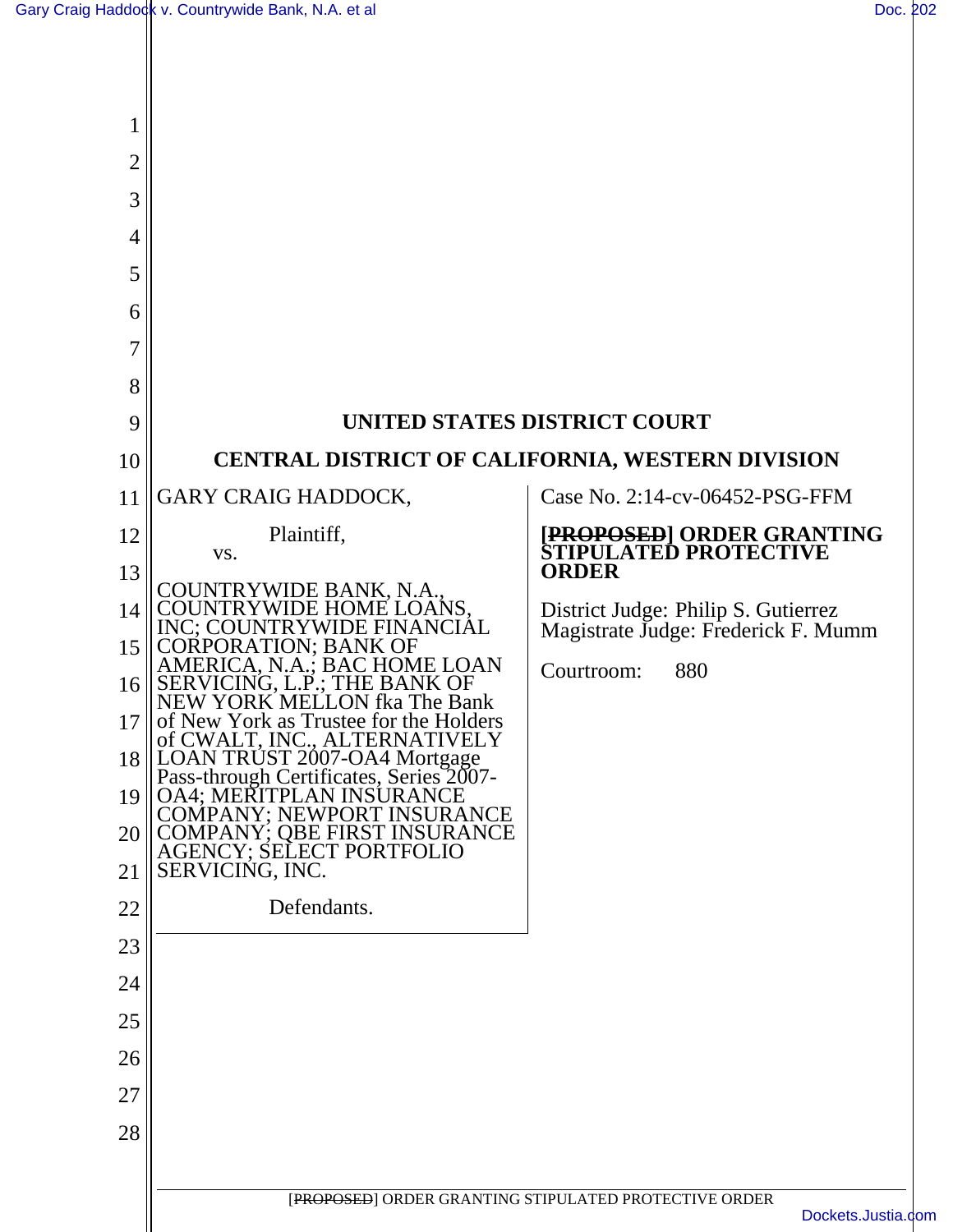| $\mathbf 1$    | <b>RECITALS</b>                                                                        |
|----------------|----------------------------------------------------------------------------------------|
| $\overline{2}$ | WHEREAS Plaintiff Gary Craig Haddock ("Plaintiff") and Defendants                      |
| 3              | Countrywide Bank, N.A., Countrywide Home Loans, Inc., Countrywide Financial            |
| $\overline{4}$ | Corporation, Bank of America, N.A., BAC Home Loan Servicing, L.P., The Bank            |
| 5              | of New York Mellon, Alternative Loan Trust 2007-0A4 Mortgage Pass-through              |
| 6              | Certificates, Series 2007-0A4; Defendants QBE FIRST Insurance Agency, Inc. n/k/a       |
| $\overline{7}$ | NGLS Insurance Services, Inc., Meritplan Insurance Company, and Newport                |
| 8              | Insurance Company; and, Defendant Select Portfolio Servicing, Inc. (collectively,      |
| 9              | "Defendants"; together with Plaintiff, each a "Party" and collectively the "Parties"), |
| 10             | agree that this lawsuit (the "Action") may require or otherwise involve the            |
| 11             | disclosure of confidential, personal, proprietary, financial or trade secret documents |
| 12             | or information, and that such documents or information should remain confidential.     |
| 13             | WHEREAS the Parties in their personal and/or business practices have gone              |
| 14             | to great lengths to safeguard and protect the confidentiality of their confidential,   |
| 15             | personal, proprietary, financial or trade secret documents and information, the        |
| 16             | disclosure of which would pose a substantial risk of irreparable harm to the Parties'  |
| 17             | legitimate personal, proprietary, or business interests;                               |
| 18             | WHEREAS this Protective Order provides reasonable restrictions on the use              |
| 19             | and disclosure of such documents and information;                                      |
| 20             | WHEREAS all Parties agree to the terms of this Protective Order to protect             |
| 21             | such documents and information;                                                        |
| 22             | THEREFORE, in view of the foregoing and because the Parties hereto, by                 |
| 23             | and through their respective counsel, have agreed to the entry of the following        |
| 24             | Protective Order pursuant to Rule 26(c) of the Federal Rules of Civil Procedure and    |
| 25             | Local Civil Rules of the Central District of California, and the Court having          |
| 26             | determined that good cause exists for the entry of this Protective Order,              |
| 27             | IT IS HEREBY STIPULATED AND ORDERED THAT the following                                 |
| 28             | procedures shall be employed and the following restrictions shall govern the           |
|                |                                                                                        |

[PROPOSED] ORDER GRANTING STIPULATED PROTECTIVE ORDER

 $\mathbb{I}$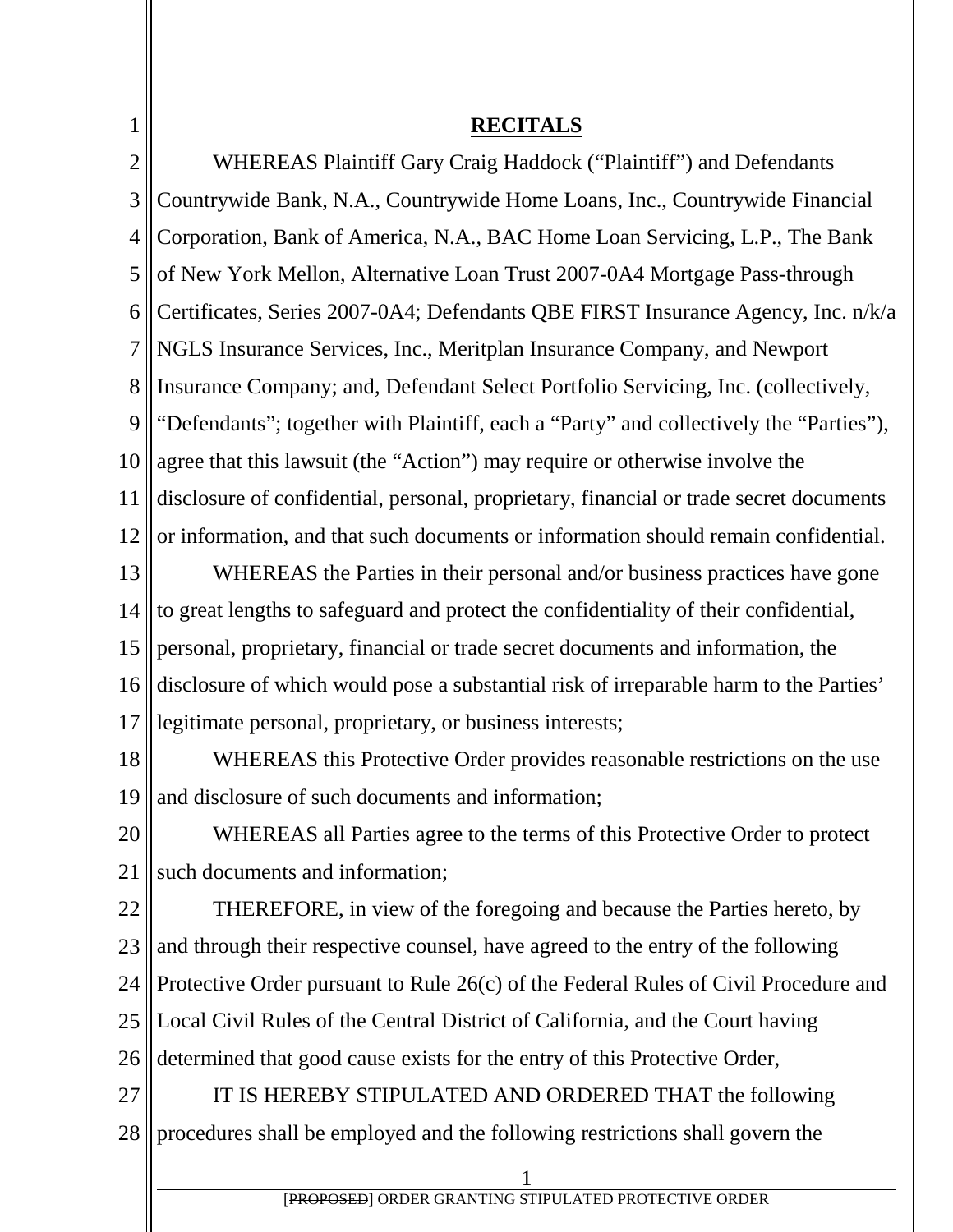1 2 handling of documents, depositions, pleadings, exhibits and all other information produced or otherwise disclosed in this Action:

3

## **PRIVACY PROTECTIONS**

4 5 6 7 8 9 10 11 12 13 14 15 16 17 18 19 20 21 22 23 24 25 26 27 28 2 1. Before any document designated as "Confidential" pursuant to the terms of this Protective Order may be disclosed to a third party or filed with the Court or any other entity, when such document includes a social security number or an individual's tax identification number, employee identification number, bank account number, credit card account number, charge account number, debit card account number, driver's license number, passport number, telephone number, a name of a person known to be a minor, a person's birth date, a financial account number, brokerage account number, insurance policy account number, loan account number, customer account number, patient or health care number, email address, computer user name, password, personal identification number (PIN), or the home address of a person, it will be redacted as follows: a. The social security number will be completely redacted; b. The bank account number will be completely redacted; c. The credit card account number will be completely redacted; d. The debit card account number will be completely redacted; e. The charge account number will be completely redacted; f. All digits except the last four digits of the financial account number (except as set forth in b-e) will be redacted; g. All digits except the last four digits of the taxpayer identification number (TIN) will be redacted; h. All digits except the last four digits of the employee identification number will be redacted; i. All digits except the last four digits of the driver's license number will be redacted;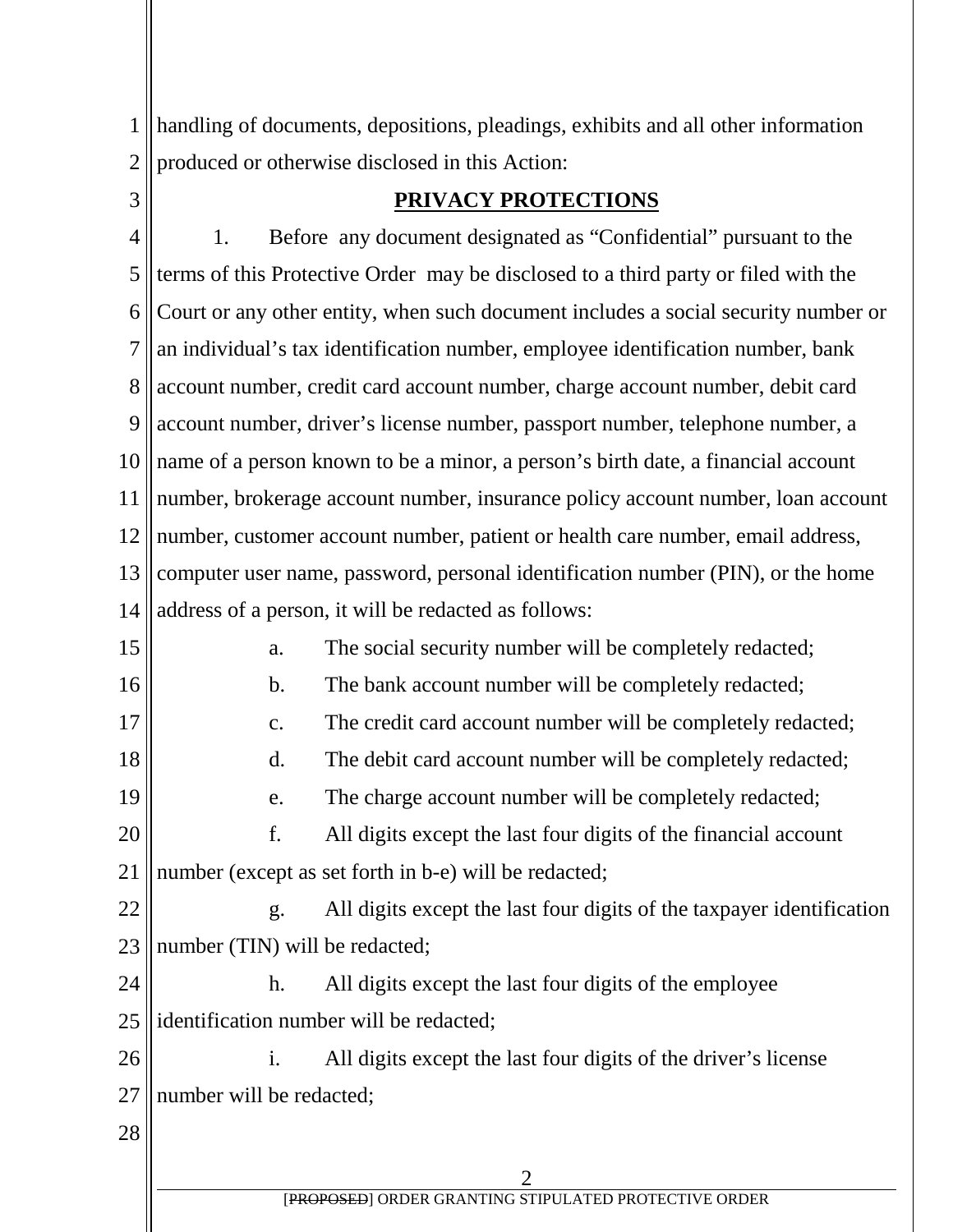1 2 3 4 5 6 7 8 9 10 11 12 13 14 15 16 17 18 19 20 21 22 23 24 25 26 27 28 3 [PROPOSED] ORDER GRANTING STIPULATED PROTECTIVE ORDER j. All digits except the last four digits of the passport number will be redacted; k. All digits except the last four digits of the telephone number will be redacted; l. All digits except the last four digits of the brokerage account number will be redacted; m. All digits except the last four digits of the insurance policy number will be redacted; n. All digits except the last four digits of the loan account number will be redacted; o. All digits except the last four digits of the customer account number will be redacted; p. All digits except the last four digits of the patient or health care number will be redacted; q. The email address will be truncated; r. The computer user's name will be truncated; s. The password will be truncated; t. The personal identification number (PIN) will be truncated; u. All information except the minor's initials will be redacted; v. All information except the year of birth will be redacted; w. All information except the city and state of the home address will be redacted. The full address of the properties that are secured by the loans that are the subject of this Action may be disclosed without redaction. **DESIGNATING PROTECTED MATERIAL** 2. The Parties may designate as "Confidential" any documents, testimony, or other material produced during this Action that any Party believes in good faith to be entitled to such designation, or if state or federal law requires such designation.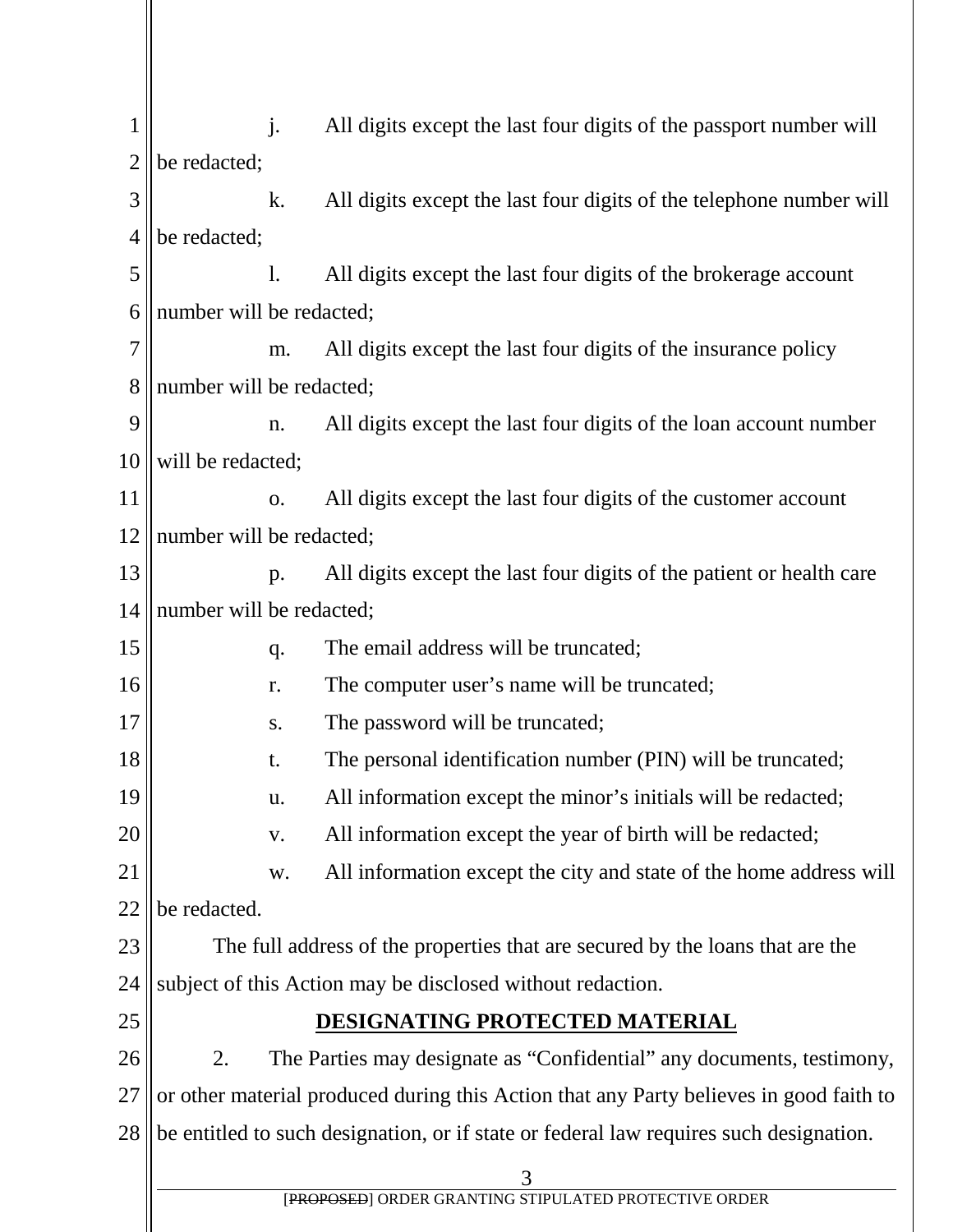1 2 3 "Confidential Material" as used in this Protective Order shall refer to any so designated material, all copies thereof, and the information contained in such material.

4 5 6 7 8 9 10 11 12 3. Material may be designated as Confidential by placing or affixing on such material a CONFIDENTIAL notice or the equivalent of such notice. Designations shall be made by stamping each designated page, if practicable, or otherwise by stamping the title page, CD, DVD, hard drive or other medium containing such designated Confidential Material; or as otherwise set forth herein. Any Confidential Material designation that is inadvertently omitted during document production may be corrected retroactively by written notification to counsel for the non-designating Party within fifteen (15) business days of the discovery of the inadvertent production or failure to designate.

13 14 15 16 17 4. A Party or non-party that makes original material available for inspection need not designate it as Confidential Material until after the inspecting Party has indicated which material it would like copied and produced. During the inspection and prior to the designation and copying, all of the material made available for inspection shall be considered Confidential Material.

18 19 20 21 22 23 24 25 26 27 28 5. Transcripts of a deposition or other testimony, or portions thereof may be designated by any Party as containing Confidential Material under this Protective Order by so notifying the court reporter and the non-designating Parties at any time during or after the conclusion of the deposition or other testimony, or by sending a notice to all counsel of record within thirty (30) business days following the deposition or other testimony. In all events, all deposition transcripts or other testimony shall be treated as Confidential Material for thirty (30) days after receipt of the transcript by the Parties. Unless otherwise agreed to by all Parties, during any deposition that includes testimony designated as Confidential Material, any and all individuals who are not entitled to access such testimony under the terms of this Protective Order shall be excluded from the deposition.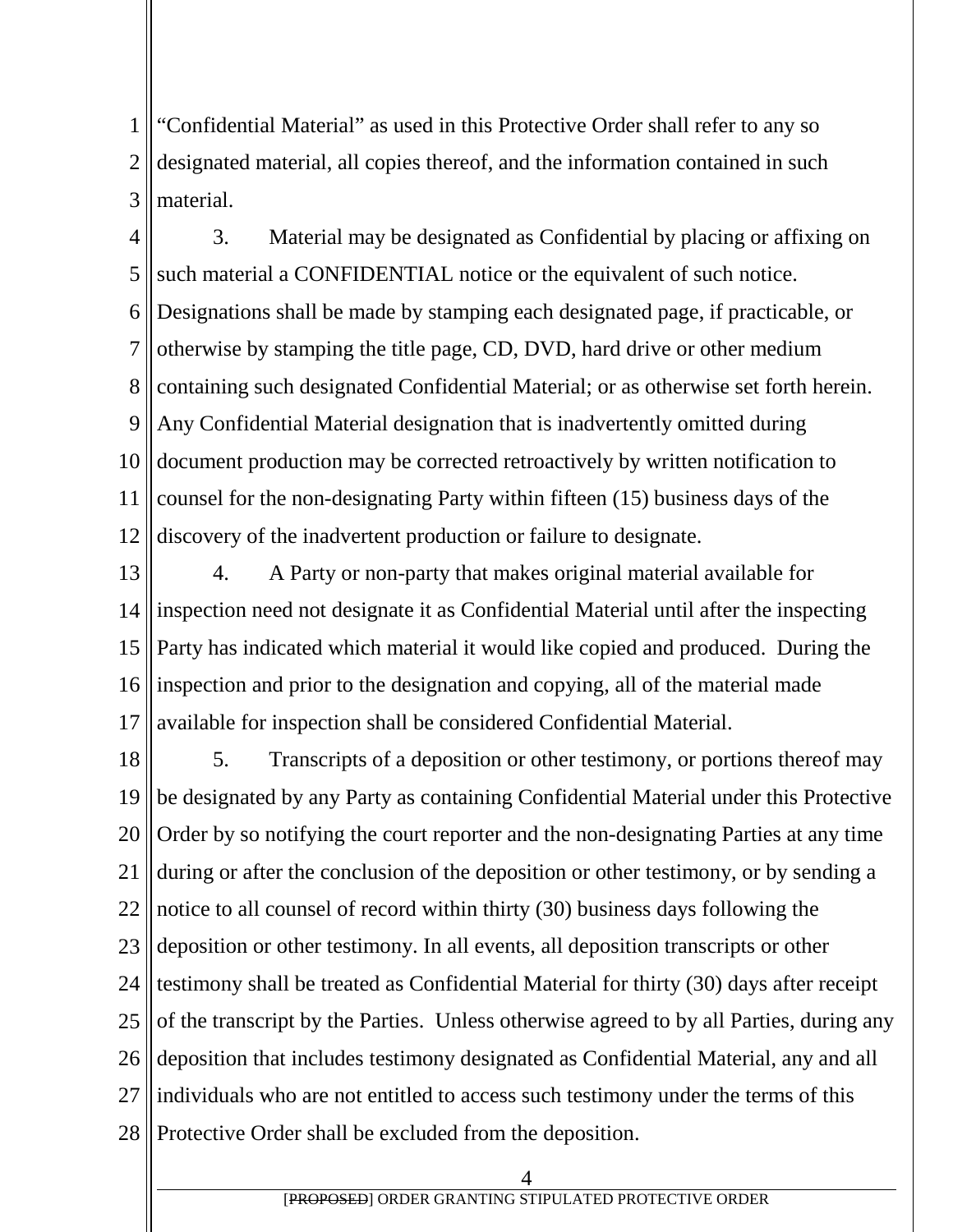1 2 3 4 6. A Party may designate as Confidential Material any material produced by another Party or non-party by providing written notice to all Parties of the relevant Bates numbers or other identification within fifteen (15) business days after receiving such material.

5 6 7 8 7. Nothing in this Protective Order is an admission by any Party that information is either relevant or discoverable. Nothing in this Protective Order shall prevent the Parties from using or disclosing their own Confidential Material as they see fit.

# 9

10

## **INADVERTENT PRODUCTION OF PRIVILEGED OR OTHERWISE PROTECTED MATERIAL**

11 12 13 14 15 16 17 18 19 20 21 8. The Parties agree that they will not assert that the inadvertent production of material subject to the attorney-client privilege—or other privilege or protection that otherwise would entitle the producing Party to withhold production of the material, including but not limited to the attorney work-product doctrine constitutes a waiver of the privilege or protection. Once the producing Party provides notice of inadvertent production to the requesting Party, the requesting Party must promptly return the specified document or material and any copies thereof and certify in writing that such document or material, and all copies, have been returned, even if the requesting Party disputes whether the specified document is in fact privileged or otherwise protected from disclosure. The only exception to this requirement that all copies be returned is set forth in paragraph 8.a. below.

22 23 24 25 26 27 28 a. By complying with the obligations set forth in paragraph 8, the requesting Party does not waive any right it has to challenge the assertion of privilege or other protection from disclosure and may request an order of the Court overruling such claim of privilege or protection from disclosure. The requesting Party may, contemporaneous with its return of the inadvertently produced material, file a motion requesting that the Court rule on whether the material is subject to the attorney-client privilege or any other privilege or protection. The requesting Party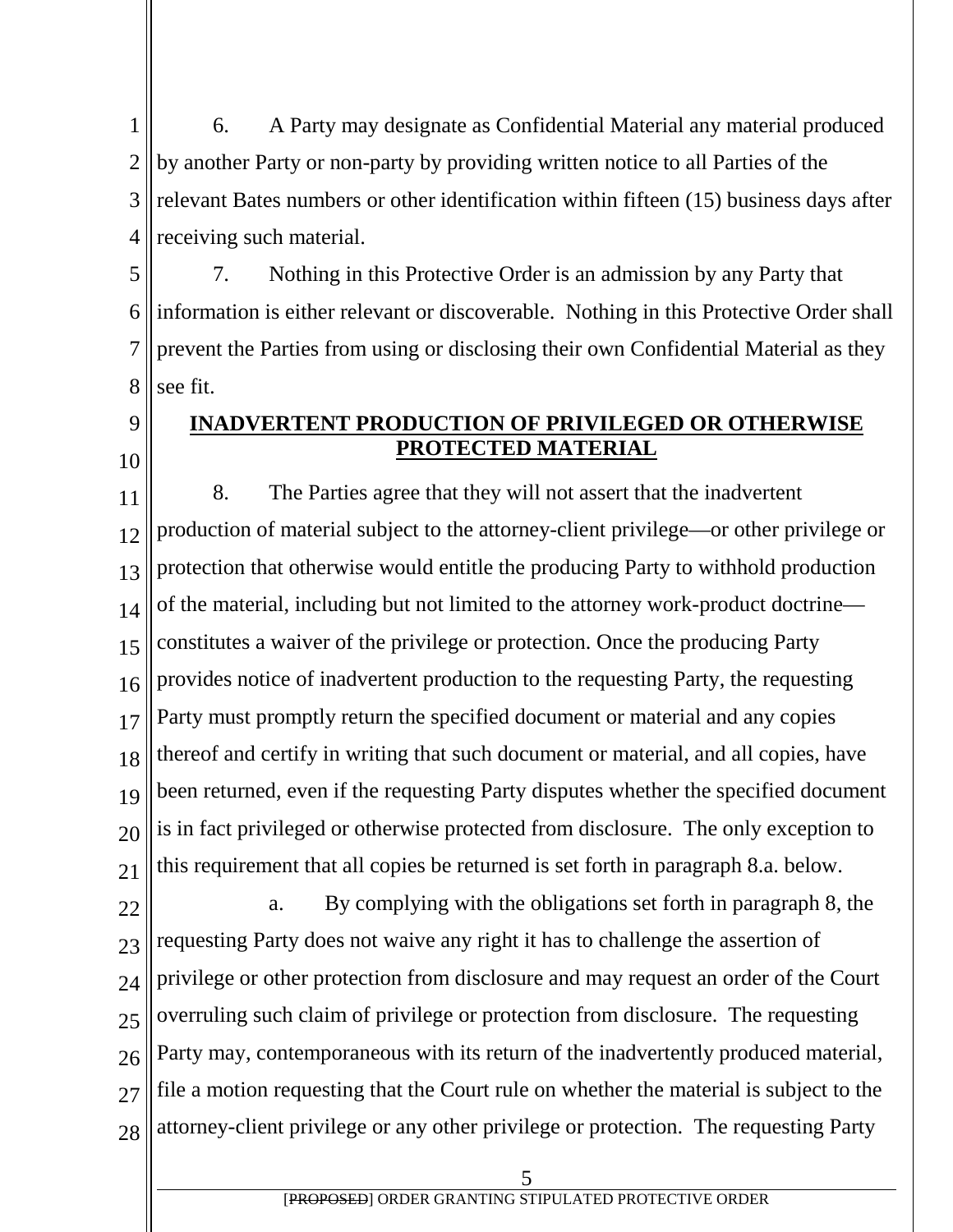1 2 3 4 5 6 may submit a copy of the inadvertently produced material to the Court for in camera review in conjunction with the motion, but the requesting Party shall not retain possession of any other copies of the inadvertently produced material. The requesting Party may not file the inadvertently produced material with the Court until there is a final, non-appealable order determining the material is not privileged or otherwise protected from disclosure.

7

#### **ACCESS TO AND USE OF PROTECTED MATERIAL**

8 9 10 11 12 9. All material produced in this Action, whether or not designated Confidential Material, shall be used solely in connection with the prosecution or defense of this Action. Under no circumstances shall Confidential Material be used for any business, commercial, competitive or personal purposes, or in or for any litigation which is not a part of this Action.

13 14 15 10. Confidential Material shall be maintained in strict confidence by the Party to whom it is produced and shall not be given, shown, made available, communicated, or in any way disclosed to any person except the following:

16

a. The Parties;

17 18 b. The Court, court reporters, and court personnel, in any further proceeding herein;

19 20 21 c. The Parties' attorneys who are actively engaged in the prosecution or defense of this Action and those persons employed in the course of assisting such attorneys, namely paralegals, secretaries, and other office personnel;

22 23 24 d. In-house counsel for a Party to this Action, including legal assistants and other legal and clerical staff, to whom it is necessary to disclose such Confidential Material in furtherance of the prosecution or defense of the Action;

25 26 27 e. Non-party fact witnesses at, or in preparation for, deposition or trial, provided they sign the "Acknowledgement and Agreement to Be Bound" attached as Exhibit A to this Protective Order before being shown Confidential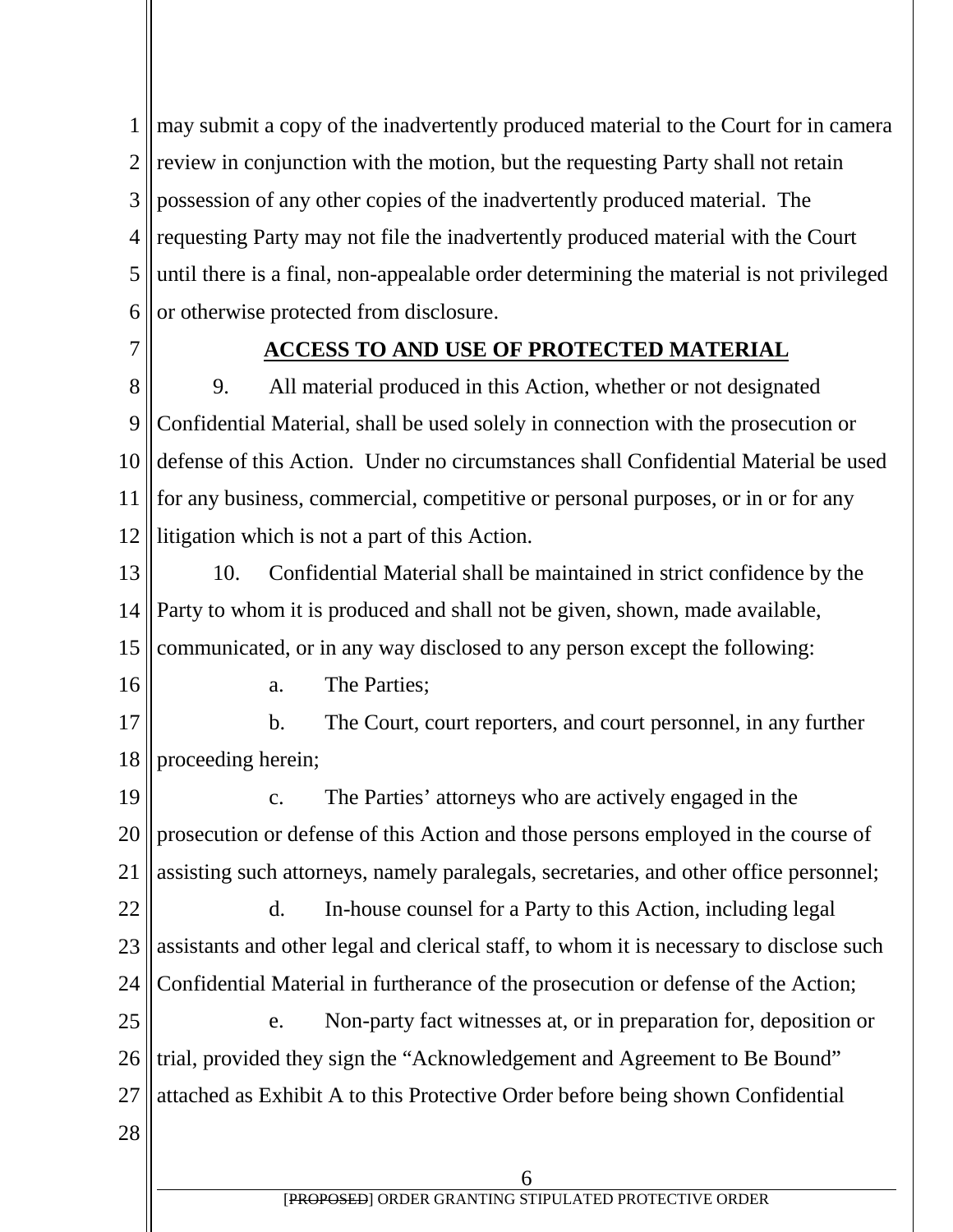1 2 Material, and provided further they do not retain any copies of any Confidential Material;

3 4 5 6 7 8 f. Third parties engaged by the attorneys for the Parties to provide services related to the prosecution or defense of this Action, such as copy services, translation services, data coding, and data entry and retrieval services, provided they sign the "Acknowledgement and Agreement to Be Bound" attached as Exhibit A to this Protective Order before being shown Confidential Material, and provided further they do not retain any copies of any Confidential Material;

9 10 11 12 13 g. Outside consultants and experts engaged by the attorneys for the Parties to assist in the prosecution or defense of this Action, provided that they sign the "Acknowledgement and Agreement to Be Bound" attached as Exhibit A to this Protective Order before being shown Confidential Material, and provided further they do not retain any copies of any Confidential Material;

14 15 16 17 h. Insurers of the Defendant(s) in this Action, provided that they sign the "Acknowledgement and Agreement to Be Bound" attached as Exhibit A to this Protective Order before being shown Confidential Material, and provided further they do not retain any copies of any Confidential Material; and

18 19 20 21 22 i. Any other persons as the Parties may agree to in writing or as the Court may, upon hearing, so direct, provided that they sign the "Acknowledgement and Agreement to Be Bound" attached as Exhibit A to this Protective Order before being shown Confidential Material, and provided further they do not retain any copies of any Confidential Material, or as may otherwise be ordered by the Court.

23 24 25 The "Acknowledgements and Agreement to Be Bound" that are required to be signed as provided in this Protective Order shall be retained by counsel for the Party disclosing the Confidential Material.

26 27 28 11. Any persons receiving Confidential Material shall not reveal such Material to, or discuss such Material with, any person who is not entitled under this Protective Order to receive such Material. If a Party or any of its representatives,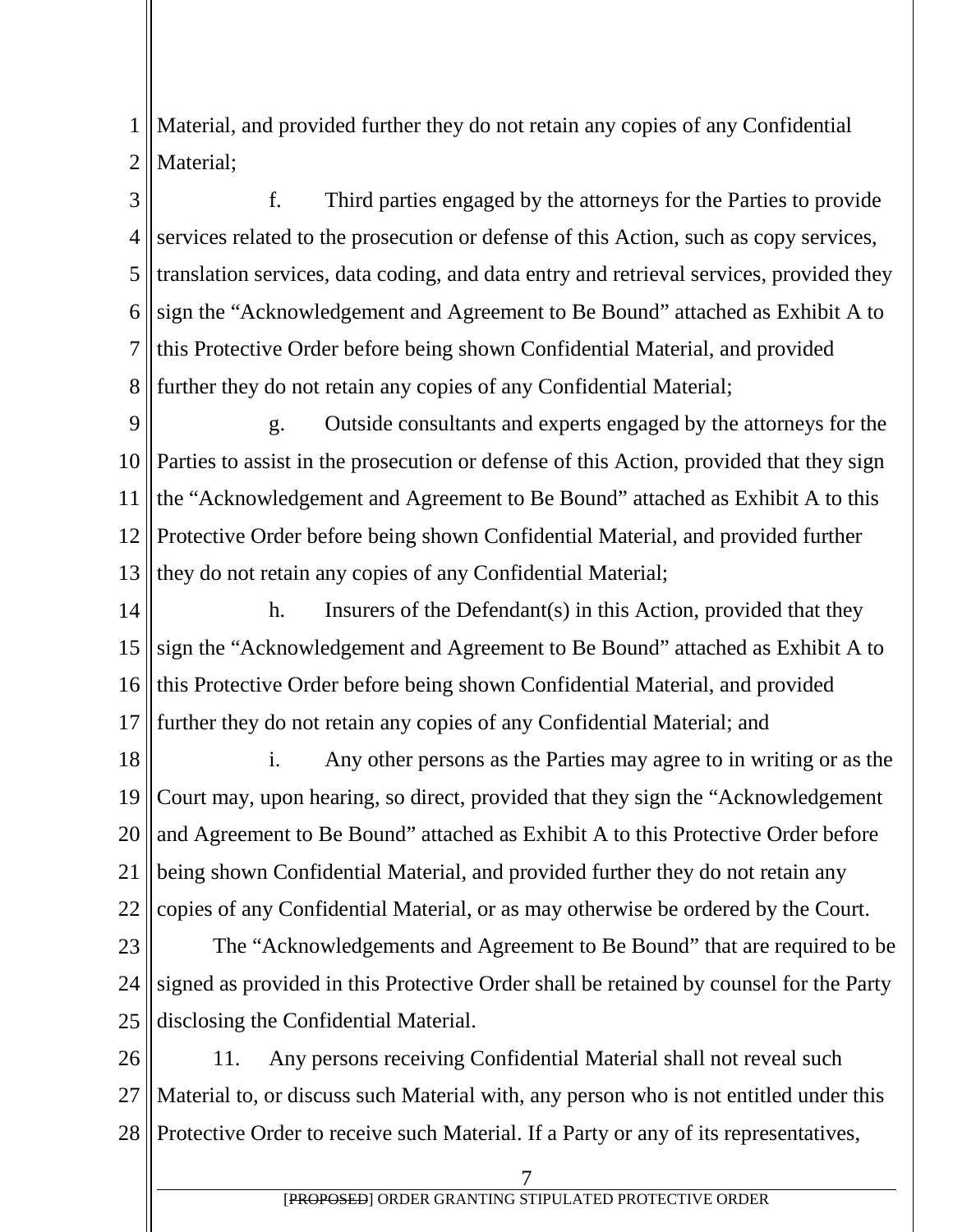1 2 3 4 5 6 7 8 9 10 11 12 13 including counsel, inadvertently discloses any Confidential Material to persons who are not authorized to use or possess such Material, that Party shall (a) provide immediate written notice of the disclosure to the producing Party, and, if different, to the designating Party and the Party whose Material was inadvertently disclosed, (b) use its best efforts to retrieve all copies of the inadvertently disclosed Material, (c) inform the person or persons to whom unauthorized disclosures were made of all the terms of this Protective Order, and (d) request such person or persons sign the Acknowledgement and Agreement to Be Bound. If a Party or any of its representatives, including counsel, has actual knowledge that Confidential Material is being used or possessed by a person not authorized to use or possess that Material, regardless of how the Material was disclosed or obtained by such person, the Party or its representative shall provide immediate written notice of the unauthorized use or possession to the Party or non-party whose Material is being used or possessed.

14 15 16 17 18 19 20 12. At the conclusion of this Action, including any appeals, all Confidential Material remaining subject to this Protective Order and all copies thereof (including those provided to outside experts or other third parties) shall, upon written request within thirty (30) days of the conclusion of this Action (including any appeals), be returned to the producing Party (or, if the Parties agree, destroyed), except that no Party shall be obliged to return any discovery material (or any copies thereof) that was admitted into evidence at trial.

21 22 23 24 25 26 27 28 13. Absent written permission from the designating Party or a court order secured after appropriate notice to all interested persons, all Confidential Material to be filed with the Court shall be filed under seal, or with the Confidential Material redacted as set forth in Paragraph 1 of this Protective order, and as otherwise required in accordance with Central District of California Local Civil Rule 79-5. The Parties acknowledge that this Protective Order creates no entitlement to file Confidential Material under seal; the Party seeking to file Confidential Material / / /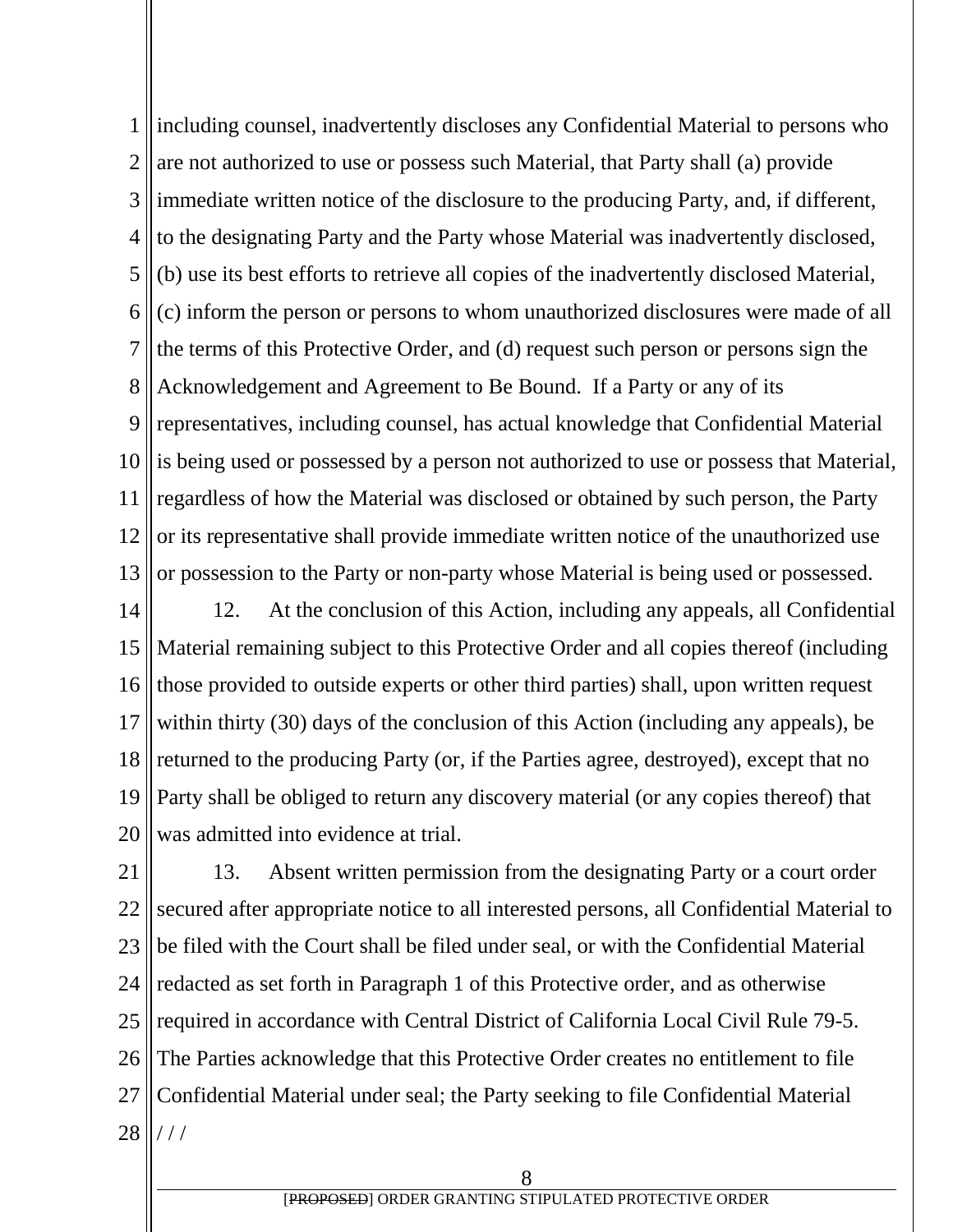1 2 under seal or to redact such Material from any filing shall follow the procedures specified by this Court.

3 4 5 6 14. Any person or Party subject to this Protective Order who becomes subject to a motion to disclose another Party's Confidential Material shall promptly notify that Party of the motion so that the Party may have an opportunity to appear and be heard on whether that information should be disclosed.

7 8 9 10 11 12 13 14 15 15. If a court, government agency or third party orders or subpoenas production of Confidential Material from a Party, such Party shall promptly notify counsel for the Party or non-party who produced or designated the subject Material of the pendency of such order, subpoena, or other form of compelled production, and shall furnish counsel with a copy of that subpoena, order, or other form of compelled production. Such Party also shall promptly inform in writing the court, government agency or third party which caused the order, subpoena, or other form of compelled production to issue that some or all of the matter covered by the order or subpoena is subject to this Protective Order.

16 17 18 19 20 21 16. Nothing contained in this Protective Order shall be construed to prejudice any Party's right to use in open court any Confidential Material, provided that if a Party intends to use any Confidential Material in open court, reasonable advance notice of such intended use shall be given to counsel for the designating Party, which may apply to the Court for further protection of the confidentiality of such material.

22

#### **CHALLENGING CONFIDENTIALITY DESIGNATIONS**

23 24 25 26 27 28 17. The Parties shall attempt to resolve disputes about the status or use of Confidential Material on an informal basis. The objecting Party will bear the burden of initiating and conducting a sufficient meet and confer. If the Parties are unable to resolve any such dispute, the Party objecting to the designation may initiate the dispute resolution process under Central District of California Local Rule 37-1 *et seq*. Any challenge submitted to the Court for an order changing the designated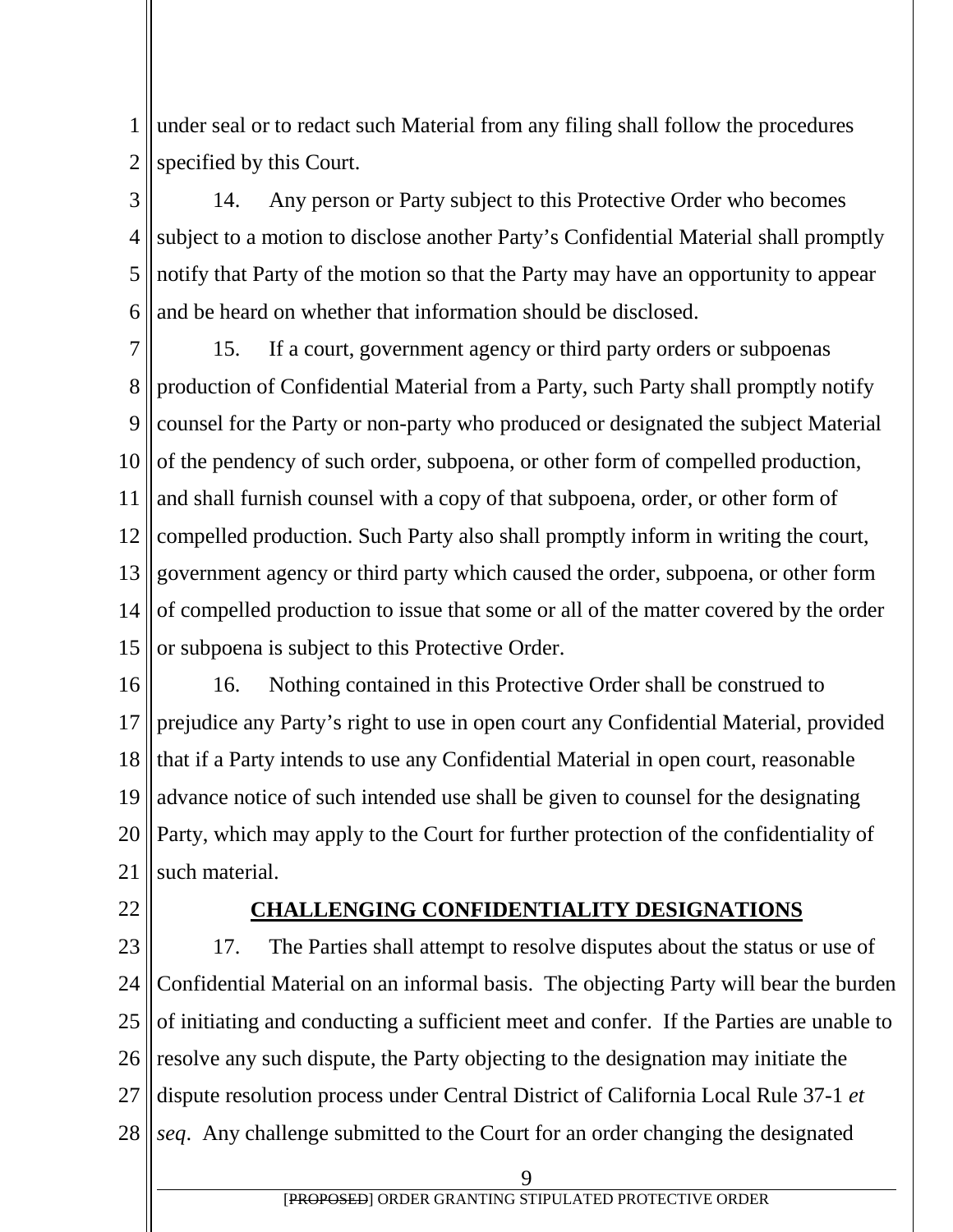| 1              | status of such materials or otherwise relieving the objecting Party from restrictions |
|----------------|---------------------------------------------------------------------------------------|
| $\overline{2}$ | contained in this Protective Order shall be through a joint stipulation pursuant to   |
| 3              | Central District of California Local Rule 37-2. The Party proponent of the            |
| $\overline{4}$ | designation shall bear the burden of showing good cause to support the designation    |
| 5              | pursuant to the Federal Rules of Civil Procedure governing discovery. During the      |
| 6              | interim period between the initial designation of the material by a Party and the     |
| 7              | Court's determination of a timely motion, such material shall be treated as           |
| 8              | Confidential Material.                                                                |
| 9              | <b>MISCELLANEOUS</b>                                                                  |
| 10             | This Protective Order is without prejudice to the right of any Party<br>18.           |
| 11             | hereto to seek relief from the Court, upon good cause shown, from any of the          |
| 12             | provisions or restrictions provided herein.                                           |
| 13             | This Protective Order shall inure to the benefit of and be enforceable by<br>19.      |
| 14             | non-parties with respect to information produced by them in the course of this        |
| 15             | Action.                                                                               |
| 16             | Upon termination of this litigation, this Court retains jurisdiction for<br>20.       |
| 17             | the purpose of enforcing this Protective Order.                                       |
| 18             | FOR GOOD CAUSE SHOWN, IT IS SO ORDERED.                                               |
| 19             |                                                                                       |
| 20             | Dated: March 27, 2017<br>/s/ Frederick F. Mumm                                        |
| 21             | <b>FREDERICK F. MUMM</b><br>UNITED STATES MAGISTRATE JUDGE                            |
| 22             |                                                                                       |
| 23             |                                                                                       |
| 24             |                                                                                       |
| 25             |                                                                                       |
| 26             |                                                                                       |
| 27             |                                                                                       |
| 28             |                                                                                       |
|                | 10<br>[PROPOSED] ORDER GRANTING STIPULATED PROTECTIVE ORDER                           |
|                |                                                                                       |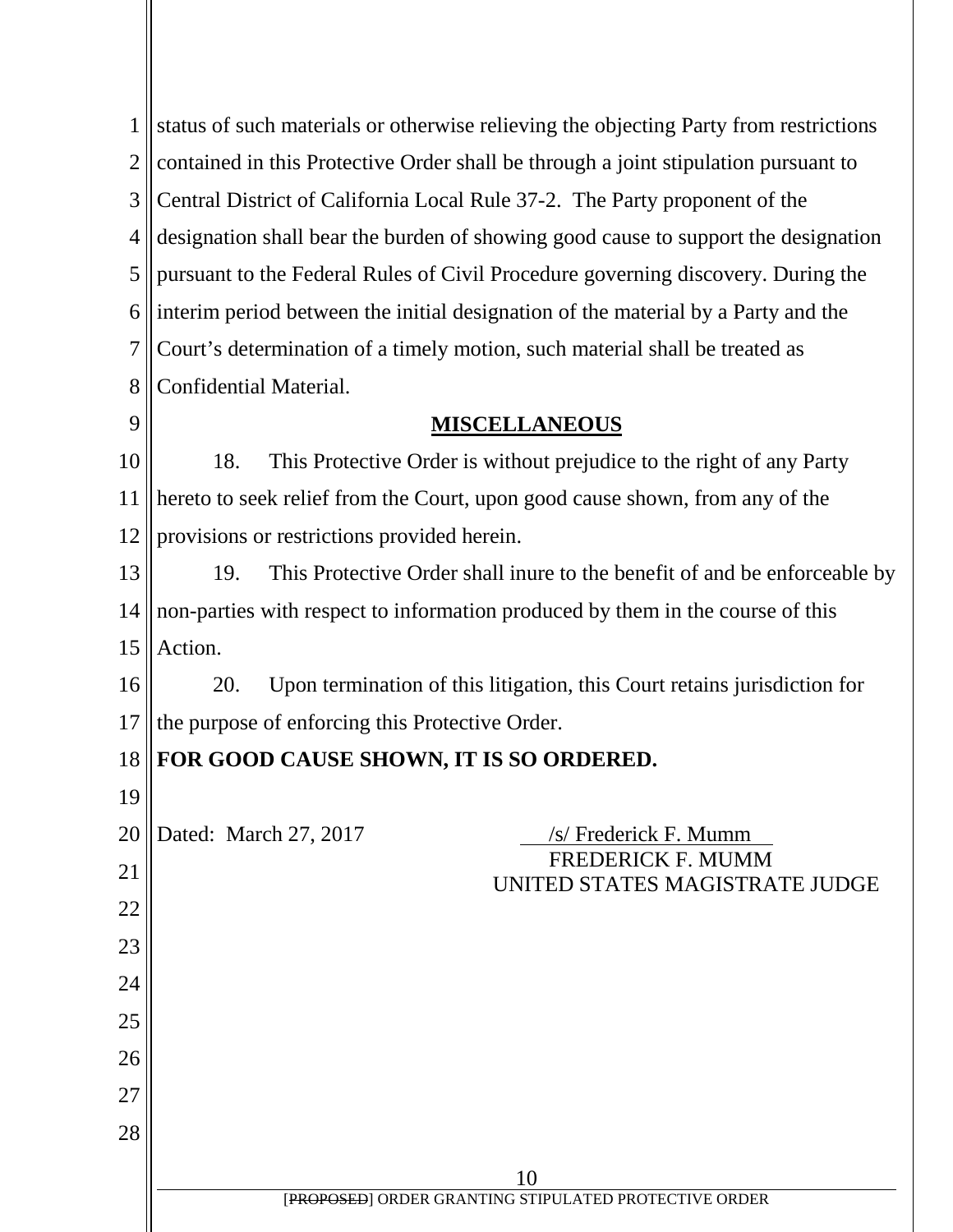